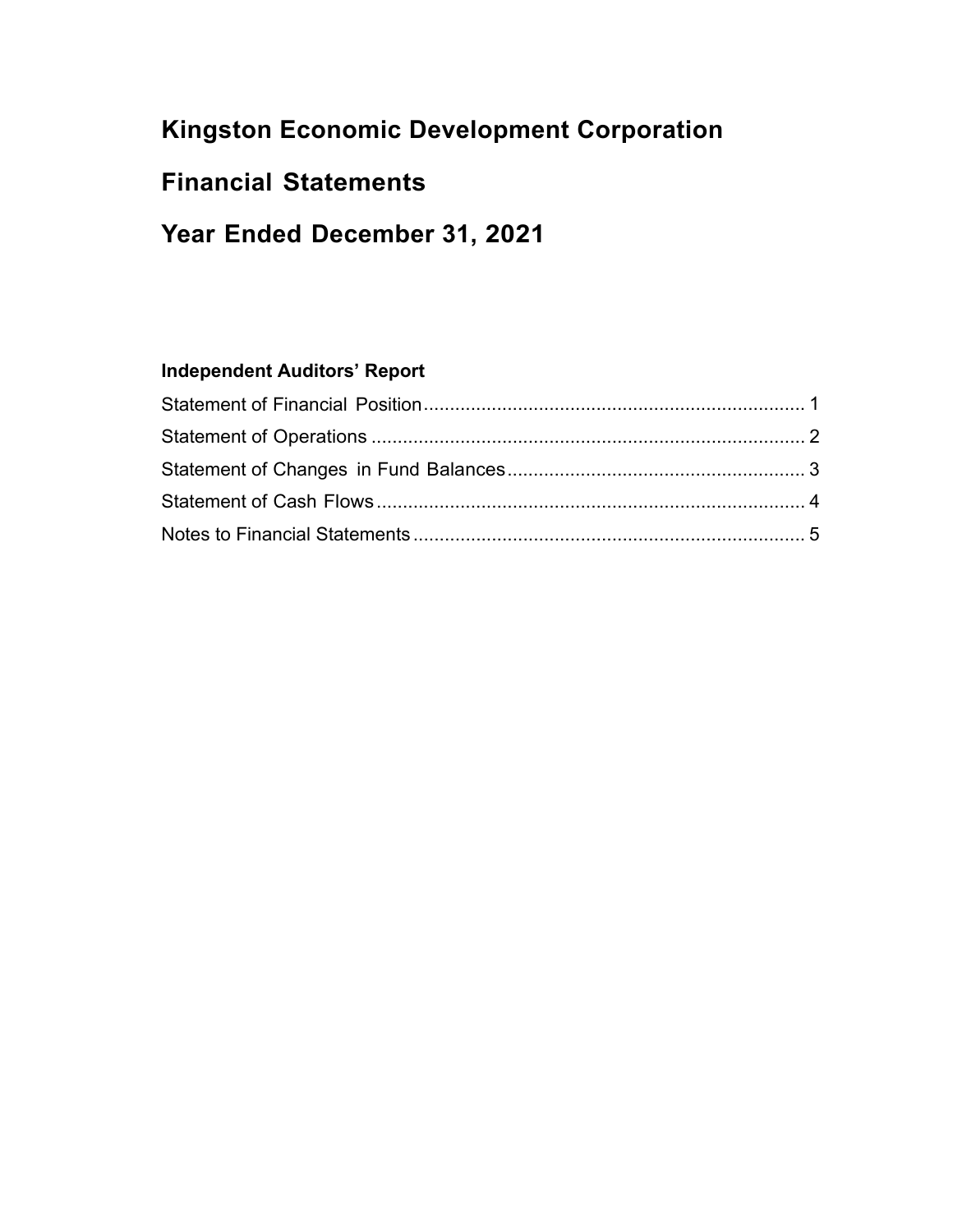### **INDEPENDENT AUDITORS' REPORT**

To the Board of Directors of Kingston Economic Development Corporation

#### *Opinion*

We have audited the financial statements of Kingston Economic Development Corporation (the "Entity"), which comprise:

- the statement of financial position as at December 31, 2021
- the statement of operations for the year then ended
- the statement of changes in fund balances for the year then ended
- the statement of cash flows for the year then ended
- and notes to the financial statements, including a summary of significant accounting policies

(hereinafter referred to as the ''financial statements'').

In our opinion, the accompanying financial statements present fairly, in all material respects, the financial position of the Entity as at December 31, 2021, and its results of operations and its cash flows year then ended in accordance with Canadian accounting standards for not-for-profit organizations.

#### *Basis for Opinion*

We conducted our audit in accordance with Canadian generally accepted auditing standards. Our responsibilities under those standards are further described in the *''Auditors' Responsibilities for the Audit of the Financial Statements''* section of our auditors' report.

We are independent of the Entity in accordance with the ethical requirements that are relevant to our audit of the financial statements in Canada and we have fulfilled our other ethical responsibilities in accordance with these requirements.

We believe that the audit evidence we have obtained is sufficient and appropriate to provide a basis for our opinion.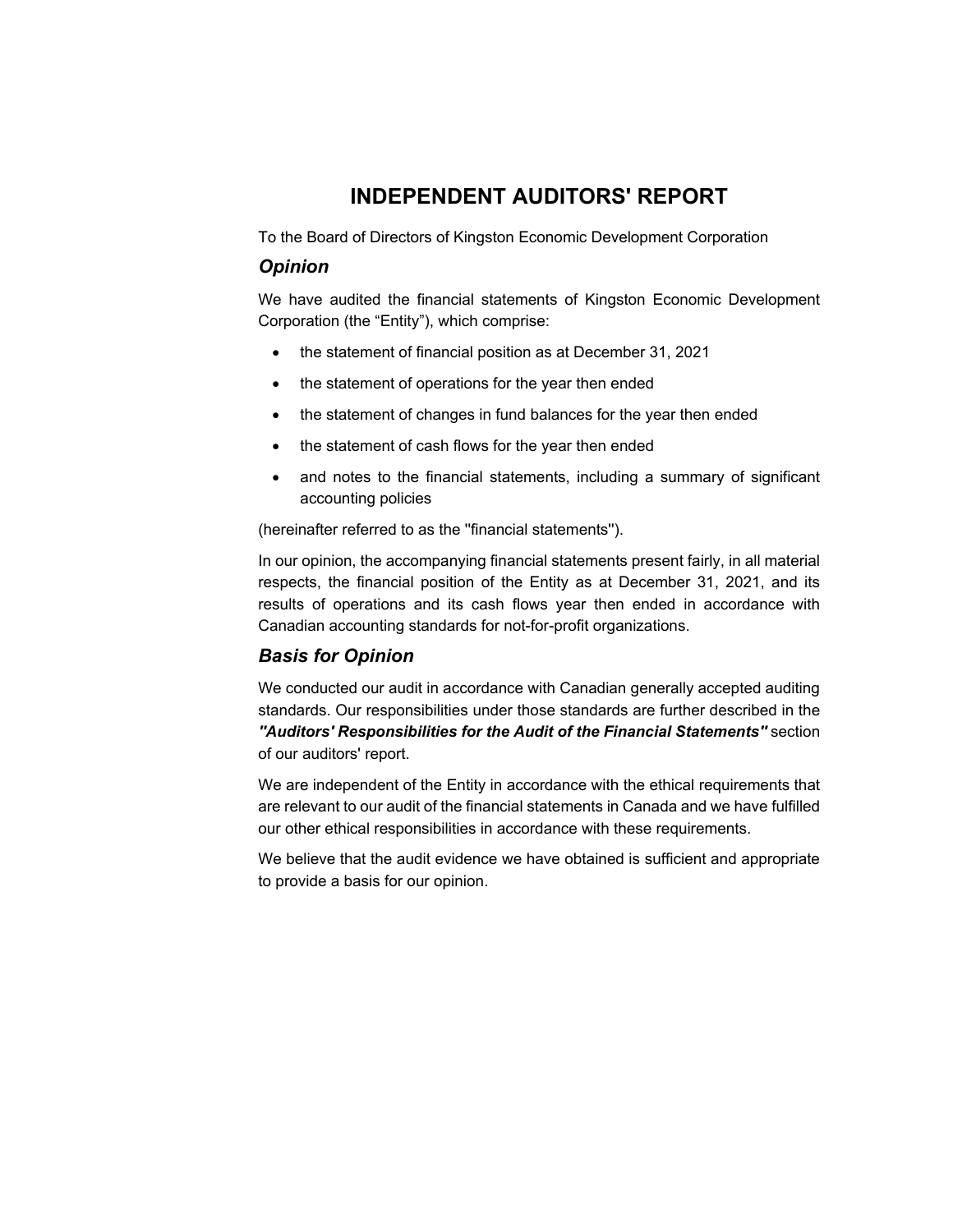Page 2

#### *Responsibilities of Management and Those Charged With Governance for the Financial Statements*

Management is responsible for the preparation and fair presentation of these financial statements in accordance with Canadian accounting standards for notfor-profit organizations, and for such internal control as management determines is necessary to enable the preparation of financial statements that are free from material misstatement.

In preparing the financial statements, management is responsible for assessing the Entity's ability to continue as a going concern, disclosing, as applicable, matters related to going concern and using the going concern basis of accounting unless management either intends to liquidate the Entity or to cease operations, or has no realistic alternative but to do so.

Those charged with governance are responsible for overseeing the Entity's financial reporting process.

#### *Auditors' Responsibilities for the Audit of the Financial Statements*

Our objectives are to obtain reasonable assurance about whether the financial statements as a whole are free from material misstatement, whether due to fraud or error, and to issue an auditors' report that includes our opinion.

Reasonable assurance is a high level of assurance, but is not a guarantee that an audit conducted in accordance with Canadian generally accepted auditing standards will always detect a material misstatement when it exists.

Misstatements can arise from fraud or error and are considered material if, individually or in the aggregate, they could reasonably be expected to influence the economic decisions of users taken on the basis of the financial statements.

As part of an audit in accordance with Canadian generally accepted auditing standards, we exercise professional judgment and maintain professional skepticism throughout the audit.

We also:

 Identify and assess the risks of material misstatement of the financial statements, whether due to fraud or error, design and perform audit procedures responsive to those risks, and obtain audit evidence that is sufficient and appropriate to provide a basis for our opinion.

The risk of not detecting a material misstatement resulting from fraud is higher than for one resulting from error, as fraud may involve collusion, forgery, intentional omissions, misrepresentations, or the override of internal control.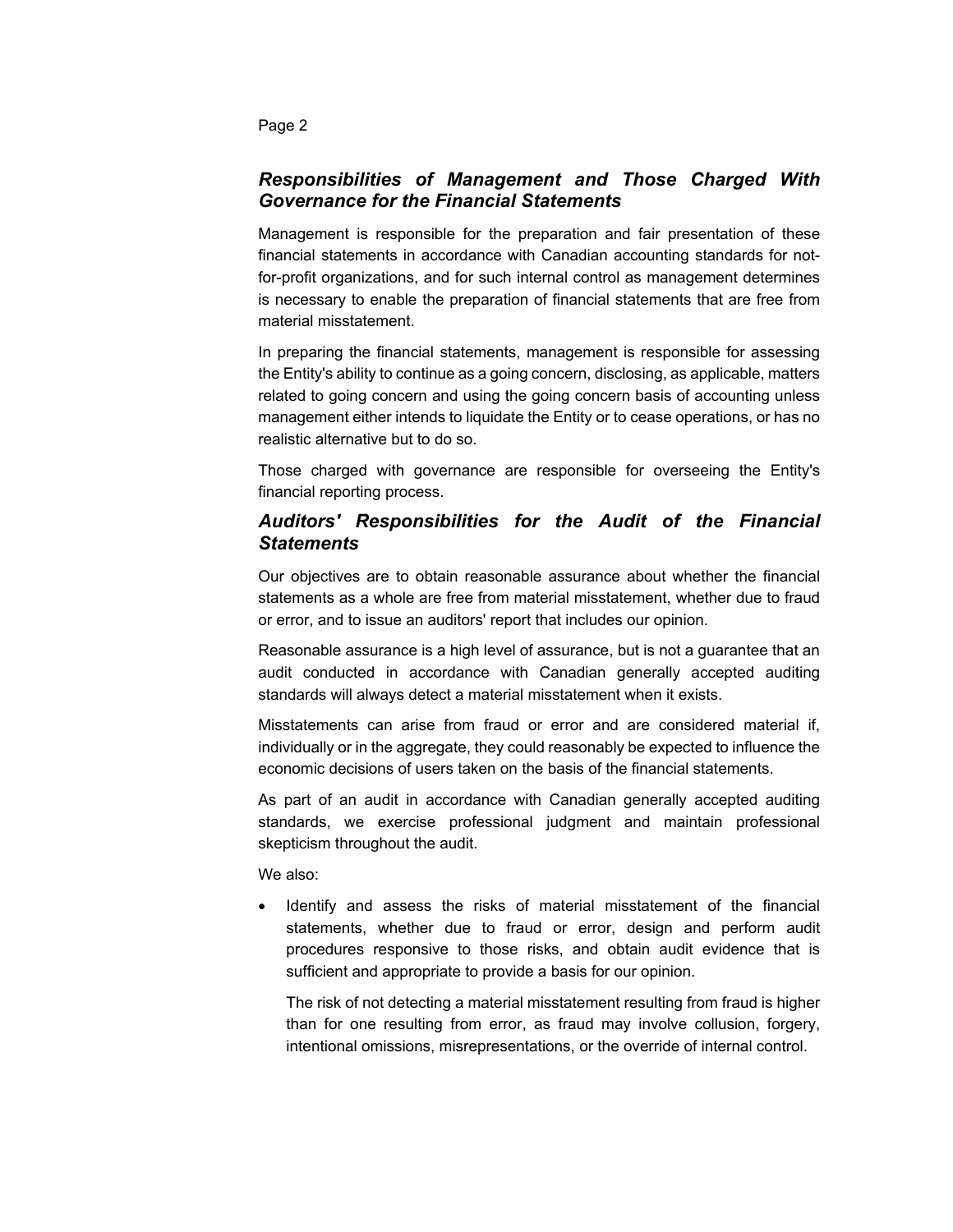Page 3

- Obtain an understanding of internal control relevant to the audit in order to design audit procedures that are appropriate in the circumstances, but not for the purpose of expressing an opinion on the effectiveness of the Entity's internal control.
- Evaluate the appropriateness of accounting policies used and the reasonableness of accounting estimates and related disclosures made by management.
- Conclude on the appropriateness of management's use of the going concern basis of accounting and, based on the audit evidence obtained, whether a material uncertainty exists related to events or conditions that may cast significant doubt on the Entity's ability to continue as a going concern. If we conclude that a material uncertainty exists, we are required to draw attention in our auditors' report to the related disclosures in the financial statements or, if such disclosures are inadequate, to modify our opinion. Our conclusions are based on the audit evidence obtained up to the date of our auditors' report. However, future events or conditions may cause the Entity's to cease to continue as a going concern.
- Evaluate the overall presentation, structure and content of the financial statements, including the disclosures, and whether the financial statements represent the underlying transactions and events in a manner that achieves fair presentation
- Communicate with those charged with governance regarding, among other matters, the planned scope and timing of the audit and significant audit findings, including any significant deficiencies in internal control that we identify during our audit.

Chartered Professional Accountants, Licensed Public Accountants Kingston, Canada March 28, 2022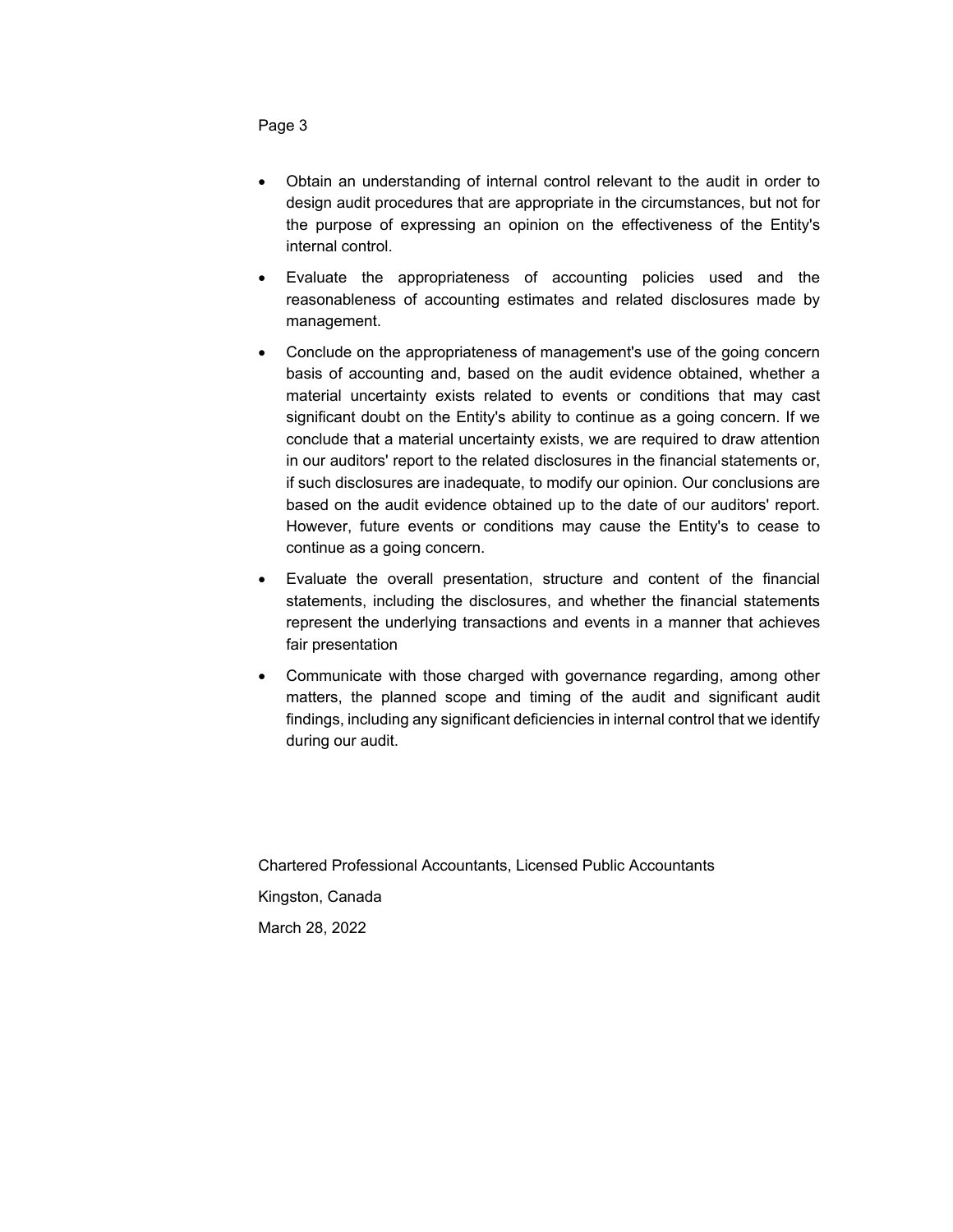### **Kingston Economic Development Corporation**

### **Statement of Financial Position**

**As at December 31, 2021 with comparative information for 2020** 

|                                                                        | 2021 |           |    | 2020      |
|------------------------------------------------------------------------|------|-----------|----|-----------|
| Assets                                                                 |      |           |    |           |
| <b>Current Assets</b>                                                  |      |           |    |           |
| Cash                                                                   | \$   | 953,603   | \$ | 734,533   |
| Investments (note 3)                                                   |      | 203,996   |    | 199,354   |
| Accounts receivable (note 4)                                           |      | 271,173   |    | 353,907   |
| Receivable from the Corporation of the City of Kingston (note<br>19(a) |      |           |    | 128,366   |
| Harmonized sales tax recoverable                                       |      | 30,084    |    | 25,054    |
| Prepaid expenses and refundable deposits (note 5)                      |      | 24,169    |    | 8,156     |
|                                                                        |      | 1,483,025 |    | 1,449,370 |
| Investment in PARTEQ Angel Network (note 6(a))                         |      | 10,000    |    | 10,000    |
| Capital assets (note 7)                                                |      | 79,797    |    | 114,007   |
|                                                                        | \$   | 1,572,822 | \$ | 1,573,377 |
| <b>Liabilities and Fund Balances</b><br><b>Current Liabilities</b>     |      |           |    |           |
| Accounts payable and accrued liabilities (note 8)                      | \$   | 335,034   | \$ | 170,700   |
| Payable to the Corporation of the City of Kingston (note 19(a))        |      | 193,533   |    |           |
| Deferred revenue (note 9)                                              |      | 114,511   |    | 59,224    |
|                                                                        |      | 643,078   |    | 229,924   |
| Deferred contributions related to capital assets (note 10)             |      | 35,000    |    | 49,000    |
|                                                                        |      | 678,078   |    | 278,924   |
| <b>Fund Balances</b>                                                   |      |           |    |           |
| Investment in capital assets (note 11)                                 |      | 44,797    |    | 65,007    |
| Board restricted - PARTEQ Angel Network (note 6(a))                    |      | 10,000    |    | 10,000    |
| Board restricted - Business Retention & Expansion (note 6(b))          |      | 50,000    |    | 50,000    |
| Board restricted - COVID-19 Response and Recovery (note 6(b))          |      | 34,267    |    | 500,000   |
| Unrestricted surplus                                                   |      | 755,680   |    | 669,446   |
|                                                                        |      | 894,744   |    | 1,294,453 |
|                                                                        | \$   | 1,572,822 | \$ | 1,573,377 |
| <b>Commitments (note 16)</b>                                           |      |           |    |           |

# **Economic dependence (note 20)**

Approved on behalf of the Board:

Member

Member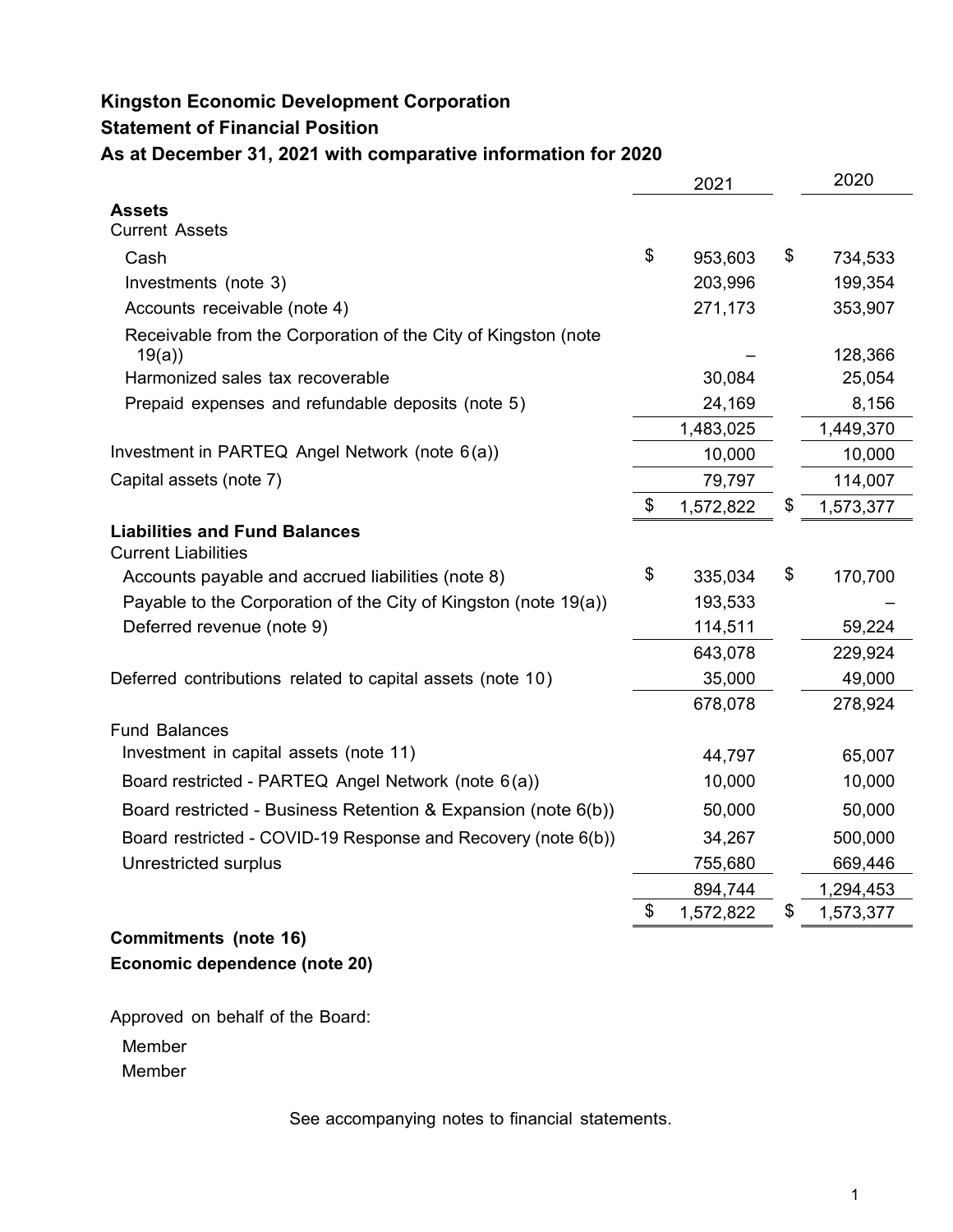# **Kingston Economic Development Corporation**

## **Statement of Operations**

### **Year Ended December 31, 2021**

|                                                                                           | 2021             | 2020            |
|-------------------------------------------------------------------------------------------|------------------|-----------------|
| <b>Revenues</b>                                                                           |                  |                 |
| Contributions from the Corporation of the City of Kingston                                |                  |                 |
| (notes $19(b)$ and $19(c)$ )<br>Partnership revenue and corporate investors (notes 12 and | \$<br>1,461,500  | \$<br>1,461,500 |
| 19(d)                                                                                     | 758,926          | 169,563         |
| Federal government contributions (note 13)                                                | 409,079          | 888,814         |
| Provincial government contributions (note 14)                                             | 296,440          | 310,683         |
| Amortization of deferred contributions related to capital assets                          | 14,000           | 14,000          |
| Interest                                                                                  | 6,476            | 10,553          |
|                                                                                           | 2,946,421        | 2,855,113       |
| <b>Expenses</b>                                                                           |                  |                 |
| Accounting and legal (notes $16(c)$ and $19(e)$ )                                         | 45,611           | 47,259          |
| Advertising                                                                               | 204,022          | 258,835         |
| Amortization                                                                              | 34,210           | 35,924          |
| <b>Bank charges</b>                                                                       | 4,802            | 4,652           |
| Events and meetings                                                                       | 81,965           | 46,959          |
| Grant disbursements (note 6(b))                                                           | 1,426,805        | 982,713         |
| Information technology support (notes 16(b) and 19(e))                                    | 15,236           | 18,591          |
| Insurance                                                                                 | 8,507            | 7,875           |
| Memberships and licenses                                                                  | 53,011           | 20,854          |
| Office and miscellaneous                                                                  | 29,818           | 16,940          |
| Professional contractors                                                                  | 369,819          | 442,993         |
| Professional development                                                                  | 7,018            | 17,280          |
| Rent (note $16(a)$ )                                                                      | 70,339           | 70,339          |
| Salaries and benefits (note 17)                                                           | 786,612          | 720,264         |
| Sponsorships and donations (note 19(f))                                                   | 188,875          | 156,689         |
| Telephone                                                                                 | 3,238            | 4,282           |
| <b>Travel</b>                                                                             | 16,242           | 6,890           |
|                                                                                           | 3,346,130        | 2,859,339       |
|                                                                                           |                  |                 |
| Deficiency of revenues over expenses                                                      | \$<br>(399, 709) | \$<br>(4,226)   |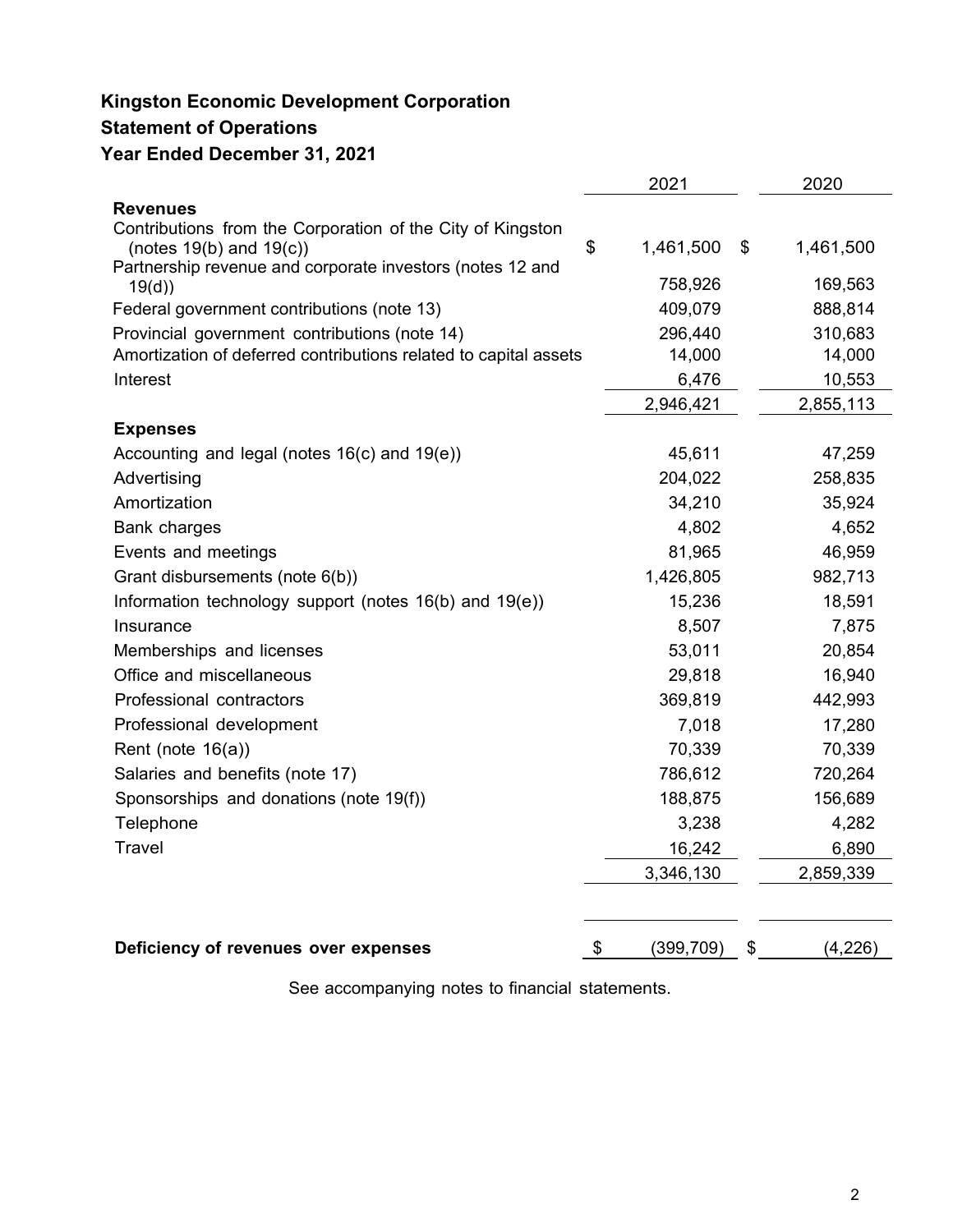## **Kingston Economic Development Corporation Statement of Changes in Fund Balances Year Ended December 31, 2021**

|                                                               | Investment in<br>Capital<br><b>Assets</b><br>(note 11) | <b>Board</b><br><b>Restricted -</b><br><b>PARTEQ Angel</b><br>Network (note<br>6(a) | <b>Board Restricted</b><br>- Business<br><b>Retention and</b><br><b>Expansion (note</b><br>6(b) | <b>Board</b><br><b>Restricted -</b><br>COVID-19<br><b>Response and</b><br><b>Recovery</b><br>(note 6(b)) | <b>Unrestricted</b><br><b>Surplus</b> | Total<br>2021 | Total<br>2020 |
|---------------------------------------------------------------|--------------------------------------------------------|-------------------------------------------------------------------------------------|-------------------------------------------------------------------------------------------------|----------------------------------------------------------------------------------------------------------|---------------------------------------|---------------|---------------|
| Balance,<br>beginning of<br>year                              | \$65,007                                               | \$10,000                                                                            | \$50,000                                                                                        | \$500,000                                                                                                | \$669,446                             | \$1,294,453   | \$1,298,679   |
| <b>Excess</b><br>(deficiency) of<br>revenues over<br>expenses | (20, 210)                                              |                                                                                     |                                                                                                 | (1,065,733)                                                                                              | 686,234                               | (399,709)     | (4,226)       |
| Interfund<br>transfer<br>(note 6(b))                          |                                                        |                                                                                     |                                                                                                 | 600,000                                                                                                  | (600,000)                             |               |               |
| Change in<br>investment in<br>capital assets                  |                                                        |                                                                                     |                                                                                                 |                                                                                                          |                                       |               |               |
| Balance, end<br>of year                                       | \$44,797                                               | \$10,000                                                                            | \$50,000                                                                                        | \$34,267                                                                                                 | \$755,680                             | \$894,744     | \$1,294,453   |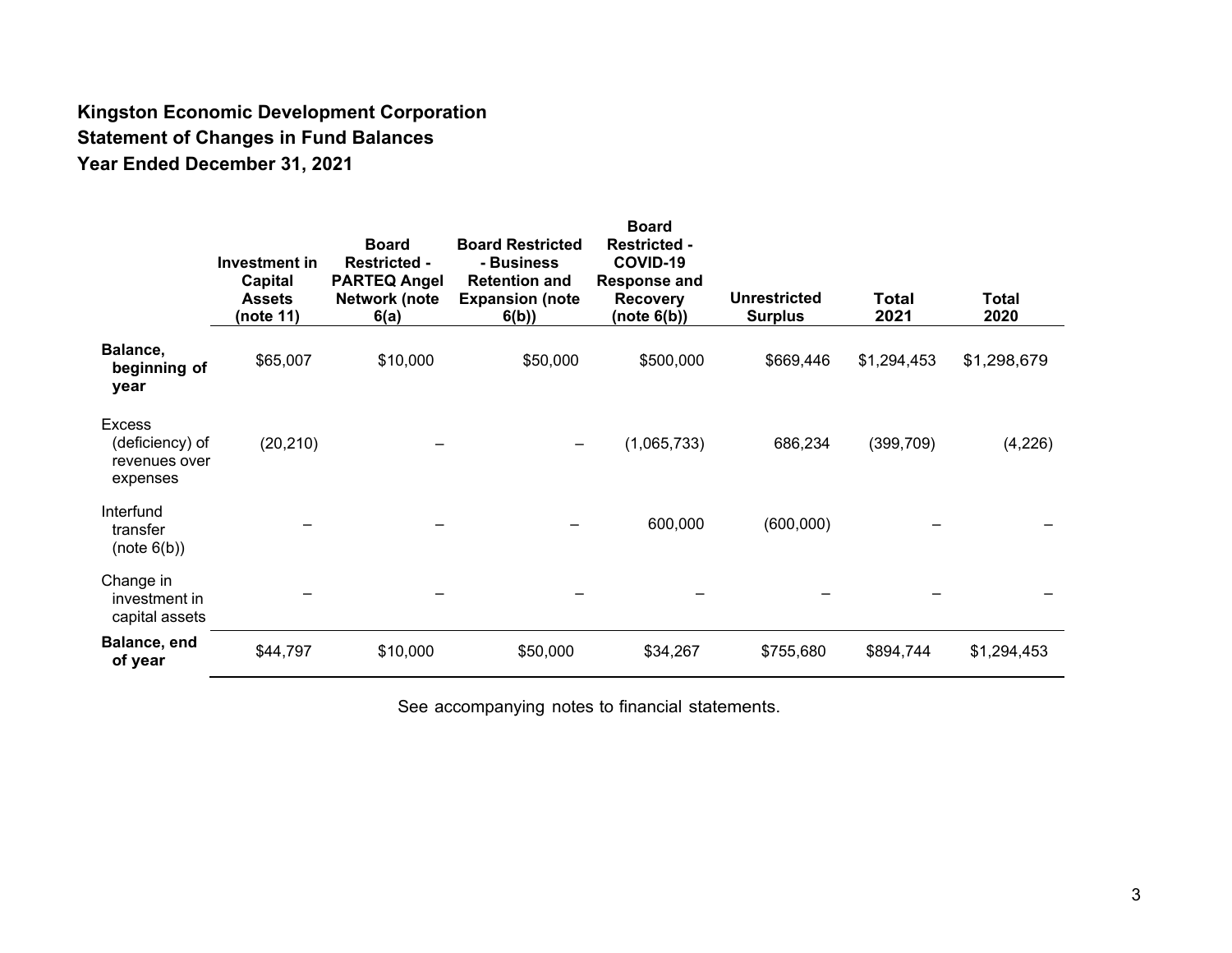## **Kingston Economic Development Corporation Statement of Cash Flows Year Ended December 31, 2021**

|                                                                     | 2021             | 2020          |
|---------------------------------------------------------------------|------------------|---------------|
| Cash flow from (used in) operating activities                       |                  |               |
| Deficiency of revenues over expenses                                | \$<br>(399, 709) | \$<br>(4,226) |
| Items not involving cash:                                           |                  |               |
| Amortization                                                        | 34,210           | 35,924        |
| Amortization of deferred contributions related to capital<br>assets | (14,000)         | (14,000)      |
| Changes in non-cash working capital balances:                       |                  |               |
| Accounts receivable                                                 | 82,734           | (56, 366)     |
| Harmonized sales tax recoverable                                    | (5,030)          | 53,893        |
| Prepaid expenses and refundable deposits                            | (16, 013)        | 34,133        |
| Accounts payable and accrued liabilities                            | 164,334          | 26,026        |
| Receivable from/payable to the Corporation of the City              |                  |               |
| of Kingston                                                         | 321,899          | (21, 370)     |
| Deferred revenue                                                    | 55,287           | (14, 961)     |
|                                                                     | 223,712          | 39,053        |
| Cash flow used in investing activities                              |                  |               |
| Purchase of capital assets                                          |                  | (10, 773)     |
| Redemption (purchase) of investments, net                           | (4, 642)         | 92,909        |
|                                                                     | (4,642)          | 82,136        |
| Increase in cash                                                    | 219,070          | 121,189       |
| Cash, beginning of year                                             | 734,533          | 613,344       |
| Cash, end of year                                                   | \$<br>953,603    | \$<br>734,533 |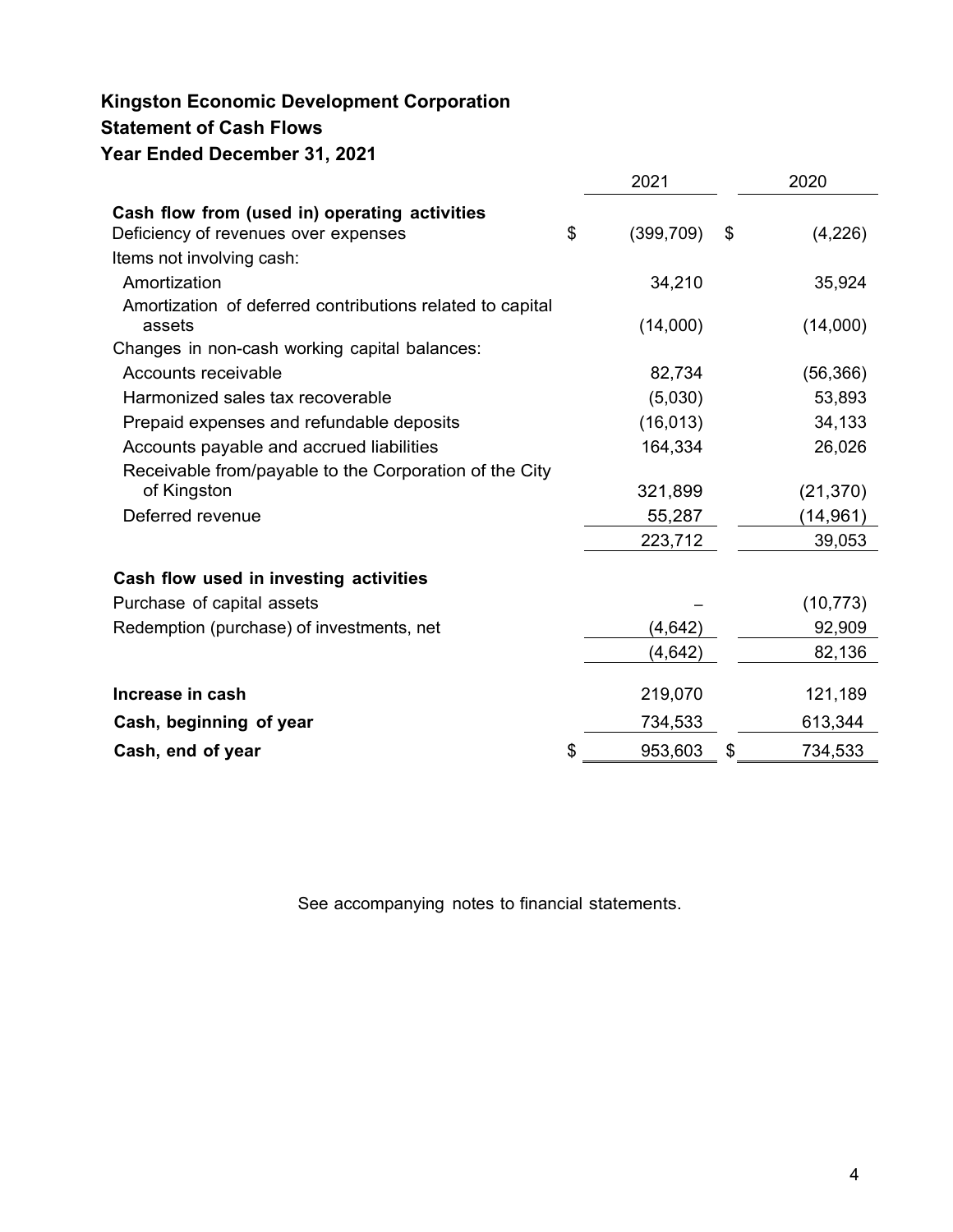#### **1. Purpose of the Corporation**

Kingston Economic Development Corporation (the "Corporation") is incorporated without share capital as a not-for-profit corporation under the laws of Ontario. The Corporation's mission is to undertake and promote economic development for Kingston, fostering local investment, job creation, assessment growth and community prosperity through the support of strategic economic projects in the industrial, commercial, institutional, technological and tourism sectors. The Corporation is a not-for-profit organization under the Income Tax Act (Canada) and, as such, is exempt from income taxes.

#### **2. Significant Accounting Policies**

These financial statements have been prepared in accordance with Part III of the CPA Canada Handbook - Accounting Standards for Not-for-Profit Organizations. Significant accounting policies include the following:

(a) Investments

Investments in term deposits are recorded at cost plus accrued interest, which approximates market value.

(b) Revenue Recognition

The Corporation follows the deferral method of accounting for contributions.

Operating grants are recorded as revenue in the period to which they relate. Grants approved but not received at the end of an accounting period are accrued. Where a portion of a grant relates to a future period, it is deferred and recognized in the subsequent period.

Restricted contributions are recognized as revenue in the year in which the related expenditures are incurred.

Unrestricted contributions are recognized as revenue when received or receivable, provided that the amounts to be received can be reasonably estimated and collection is reasonably assured.

Revenues from partners and other corporate investors towards various programs, events and meetings delivered by the Corporation are recognized when there is persuasive evidence of an arrangement for funding, the price is fixed or determinable and collection of the relevant receivable is probable.

Interest income is recognized when earned.

(c) Capital Assets

Capital assets are recorded at cost, less accumulated amortization. Amortization is provided using the straight-line method over the estimated useful lives of the assets. One-half year of amortization is taken in the year of acquisition.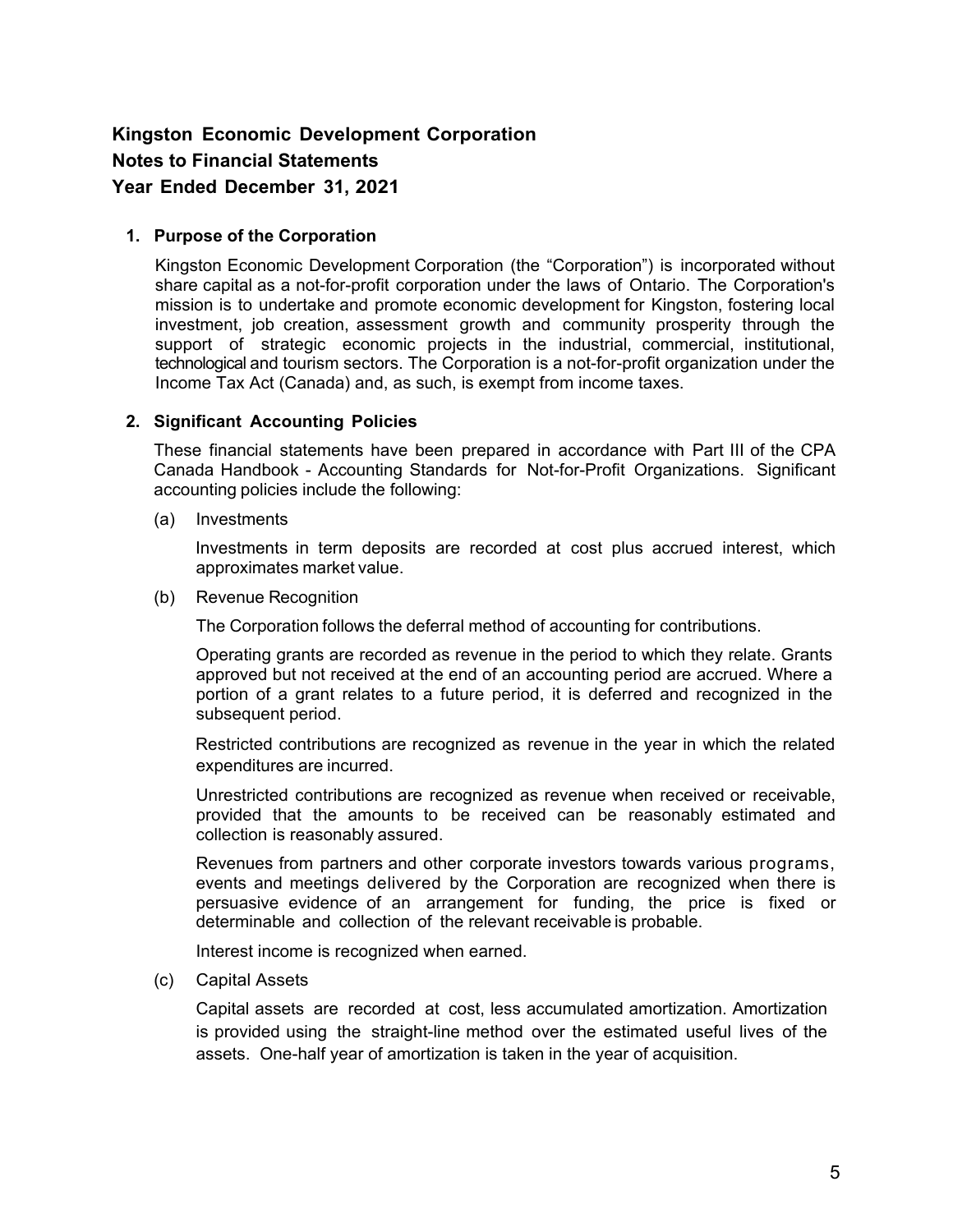#### **2. Significant Accounting Policies (continued)**

(c) Capital Assets

The estimated useful lives are as follows:

| Computer hardware       | 3 years      |
|-------------------------|--------------|
| Furniture and equipment | 5 years      |
| Website                 | 5 years      |
| Display units           | 7 years      |
| Signage                 | 7 years      |
| Leasehold improvements  | 5 - 10 years |
| <b>CRM</b> system       | 10 years     |

The carrying value of an item of capital assets is tested for recoverability whenever events or changes in circumstances indicate that the carrying amount may not be recoverable. An impairment loss is recognized when the carrying amount is not recoverable and exceeds its fair value.

(d) Donated Materials and Services

The Corporation receives donated advertising services from the provincial government. Because of the difficulty of determining the fair market value, donated advertising services are not recognized in these financial statements.

(e) Deferred Contributions

Deferred contributions related to capital assets represent financial assistance received for the purchase of capital assets. This financial assistance is deferred and amortized to income on the same basis as the related capital assets.

(f) Investment in PARTEQ Angel Network

The funds invested with the PARTEQ Angel Network Fund are carried at cost.

The funds invested are assessed individually for impairment on an annual basis at the end of the fiscal year if there are indicators of impairment. If there is an indicator of impairment the Corporation determines if there is a significant adverse change in the expected timing or amount of future cash flows from the investment. If there is a significant adverse change in the expected cash flows, the carrying amount of the investment is reduced to the higher of the present value of the expected cash flows and the amount that could be realized from selling the investment. When the extent of impairment of a previously written down investment decreases and the decrease can be related to an event occurring after the impairment was recognized, the impairment loss is reversed to the extent of the improvement.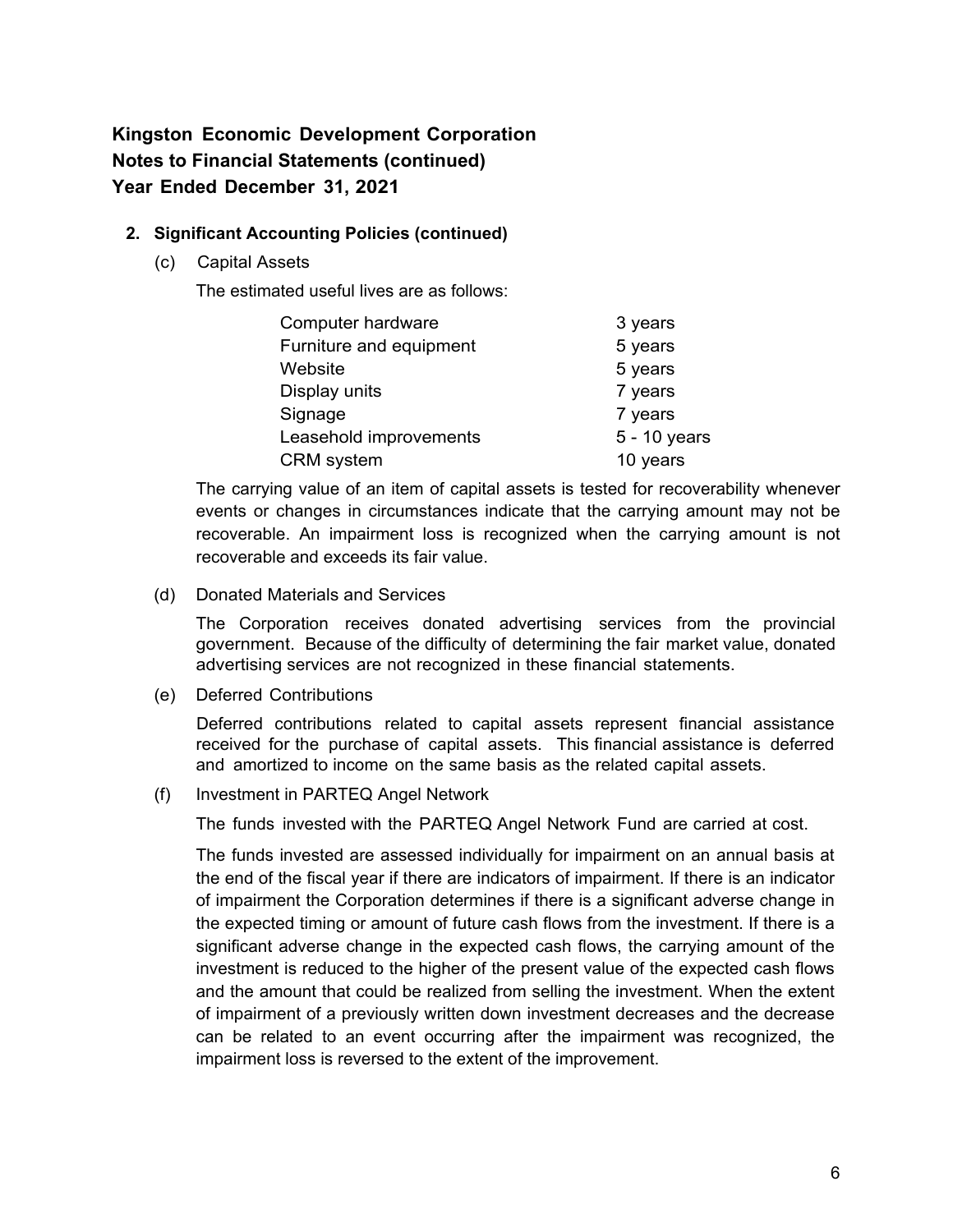(g) Financial Instruments

Financial instruments are recorded at fair value on initial recognition. Financial instruments are subsequently recorded at cost or amortized cost, unless management has elected to carry the instruments at fair value. The Corporation has not elected to subsequently carry any financial instruments at fair value.

Transaction costs incurred on the acquisition of financial instruments measured subsequently at fair value, are expensed as incurred. All other financial instruments are adjusted by transaction costs incurred on acquisition and financing costs, which are amortized using the straight-line method.

Financial assets are assessed for impairment on an annual basis at the end of the fiscal year if there are indicators of impairment. If there is an indicator of impairment, the Corporation determines if there is a significant adverse change in the expected amount or timing of future cash flows from the financial asset. If there is a significant adverse change in the expected cash flows, the carrying value of the financial asset is reduced to the highest of the present value of the expected cash flows, the amount that could be realized from selling the financial asset or the amount the Corporation expects to realize by exercising its right to any collateral. If events and circumstances reverse in a future period, an impairment loss will be reversed to the extent of the improvement, not exceeding the initial carrying value.

(h) Employee Future Benefits

The Corporation has a defined benefit plan providing pension and post-employment benefits for its employees. The cost of the defined benefit plan is recognized based on the required contributions during each period.

(i) Use of Estimates

The preparation of financial statements in conformity with Canadian accounting standards for not-for-profit organizations requires management to make estimates and assumptions that affect the reported amounts of assets and liabilities and disclosure of contingent assets and liabilities at the date of the financial statements and the reported amounts of revenues and expenses during the year. Actual results could differ from those estimates.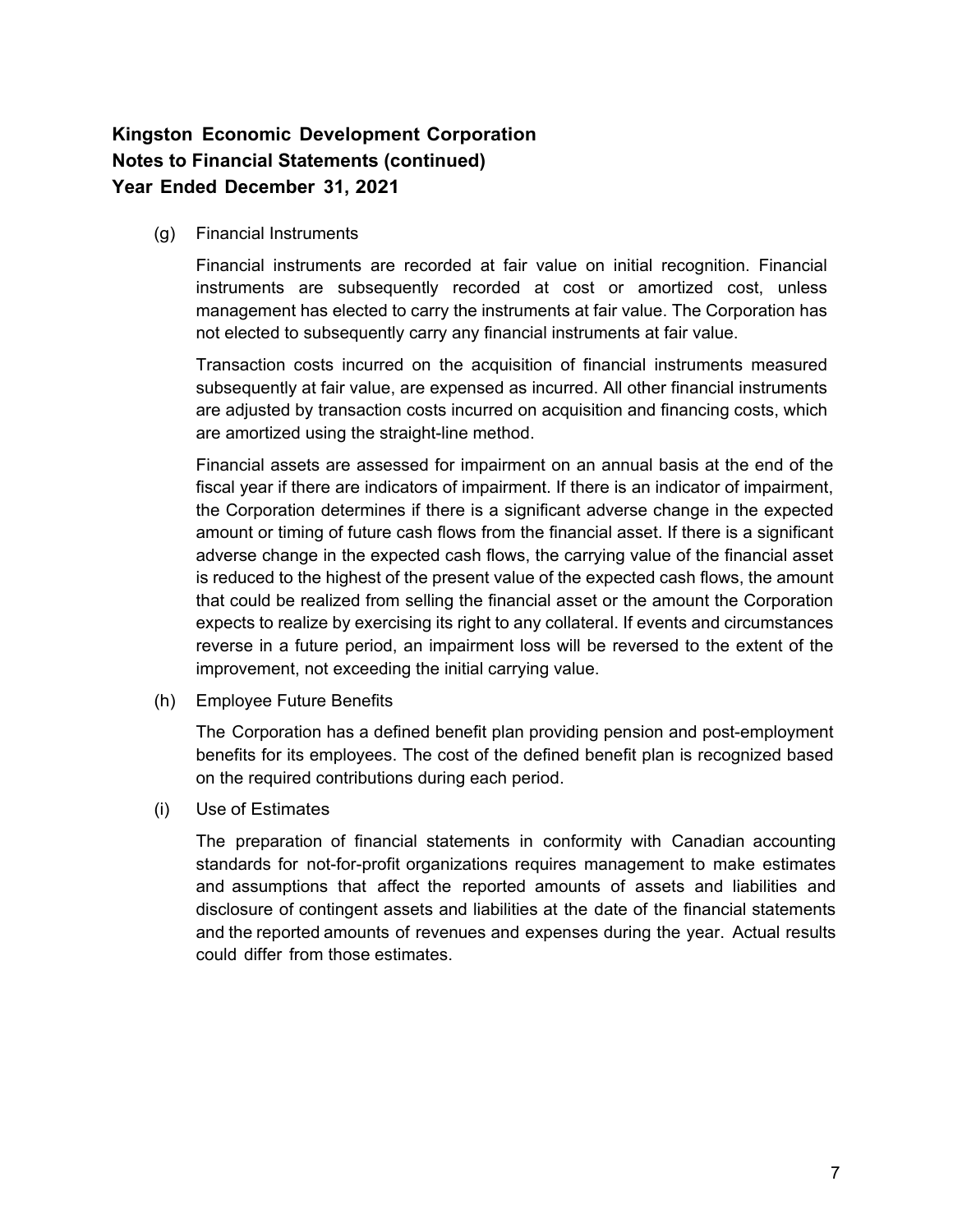#### **3. Investments**

Investments are comprised of the following:

|                                                                                                                            | 2021          |    | 2020    |
|----------------------------------------------------------------------------------------------------------------------------|---------------|----|---------|
| 2.85% term deposit with Kawartha Credit Union<br>maturing October 2, 2022<br>0.00% term deposit with Kawartha Credit Union | \$<br>101,573 | \$ | 99,335  |
| maturing April 20, 2025                                                                                                    | 61,465        |    | 60,239  |
| 3.20% term deposit with Kawartha Credit Union                                                                              |               |    |         |
| maturing August 10, 2023                                                                                                   | 40,958        |    | 39,780  |
|                                                                                                                            | 203,996       | \$ | 199,354 |
| 4. Accounts Receivable                                                                                                     |               |    |         |
|                                                                                                                            | 2021          |    | 2020    |
| Provincial contributions receivable                                                                                        | \$<br>154,590 | \$ | 262,405 |
| Queen's University at Kingston                                                                                             | 84,869        |    | 34,649  |
| Federal contributions receivable                                                                                           | 22,525        |    | 30,000  |
| Trade receivables                                                                                                          | 9,189         |    | 5,600   |
| Kingston Downtown Business Improvement Area                                                                                |               |    | 21,253  |
|                                                                                                                            | 271,173       | \$ | 353,907 |

The allowance for doubtful accounts is \$Nil (2020 - \$Nil).

#### **5. Prepaid Expenses and Refundable Deposits**

|                             |    | 2020   |       |
|-----------------------------|----|--------|-------|
| Memberships & subscriptions | \$ | 13,303 | \$    |
| Office rent                 |    | 5,862  | 5,862 |
| Training                    |    | 2,504  |       |
| <b>Contracted services</b>  |    | 2,500  |       |
| Payroll                     |    |        | 2,294 |
|                             | S  | 24,169 | 8,156 |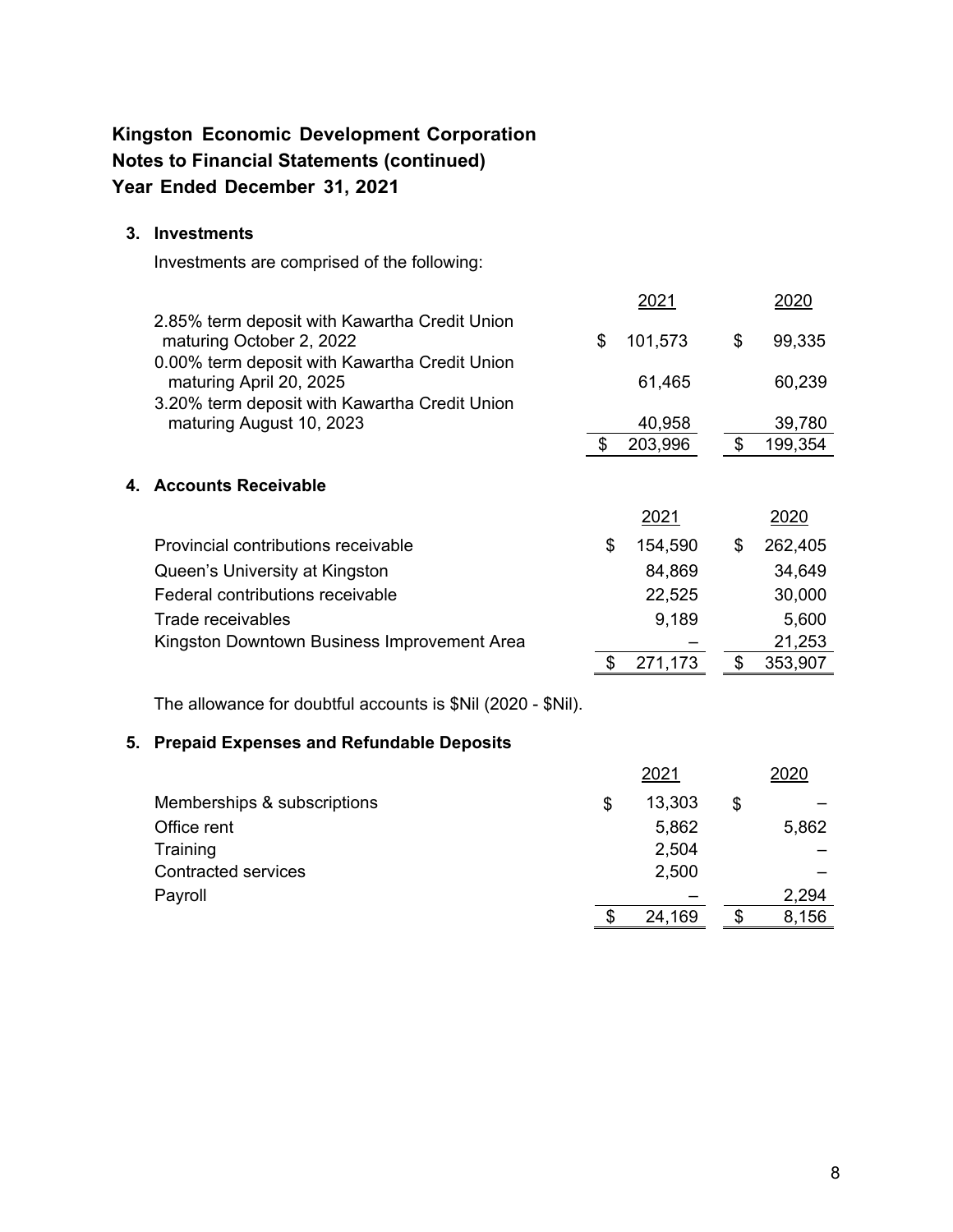#### **6. Board Restricted Funds**

Board restricted funds are comprised of:

(a) PARTEQ Angel Network Fund:

|                                  |  |        | 2020 |        |  |
|----------------------------------|--|--------|------|--------|--|
| <b>PARTEQ Angel Network Fund</b> |  | 10.000 | - SS | 10.000 |  |

The Corporation holds 10,000 participation units in the PARTEQ Angel Network ("Network"). The purpose of the Network is to make investments in early-stage business ventures that meet the specified investment criteria of the Network.

The participation units are non-interest bearing, unsecured, irrevocable advances that can only be repaid to the participants in the event of a liquidity event of one or more of the Network's underlying investments. The underlying original investments are in SPARQ Systems Inc. at \$10,000. The result of these investments is that the Corporation has shareholder rights in the company which translates into less than 1% share in the company.

The PARTEQ Angel Network Fund is internally restricted by the Board of Directors.

(b) The Corporation internally restricts net assets for various future expenditures. The net asset allocations and expenditures of these funds have been approved by the Board of Directors as follows:

|                                                | Opening<br><b>Balance</b> | <b>Transfers</b><br>in Year | Expenses in<br>Year | Ending<br><b>Balance</b> |
|------------------------------------------------|---------------------------|-----------------------------|---------------------|--------------------------|
| <b>Business Retention</b><br>and Expansion     | 50,000<br>SS.             | \$                          | \$                  | 50,000<br>S.             |
|                                                | 50,000<br>\$              | \$                          | \$                  | 50,000<br>\$.            |
|                                                |                           |                             |                     |                          |
|                                                | Opening<br><b>Balance</b> | <b>Transfers</b><br>in Year | Expenses in<br>Year | Ending<br><b>Balance</b> |
| COVID-19 Response<br>and Recovery <sup>1</sup> | \$500,000                 | \$600,000                   | \$1,065,733         | \$34,267                 |
|                                                | \$500,000                 | \$600,000                   | \$1,065,733         | 34,267<br>\$             |

1 COVID-19 Response and Recovery Board-Restricted Fund: The Corporation and the Corporation of the City of Kingston (the "City") partnered to provide a funding program to support small and medium sized businesses within the City of Kingston that have been negatively affected by COVID-19. In the prior year, the Board of Directors passed a motion to transfer \$500,000 to the Fund to be spent on this program in 2021. During the year, the City contributed an additional \$600,000 to the Fund. The available funding of \$1,100,000 was used to support 117 businesses in the City of Kingston through \$1,065,733 in grant disbursements in the year. The remaining balance of the Fund will be utilized to support local businesses in 2022.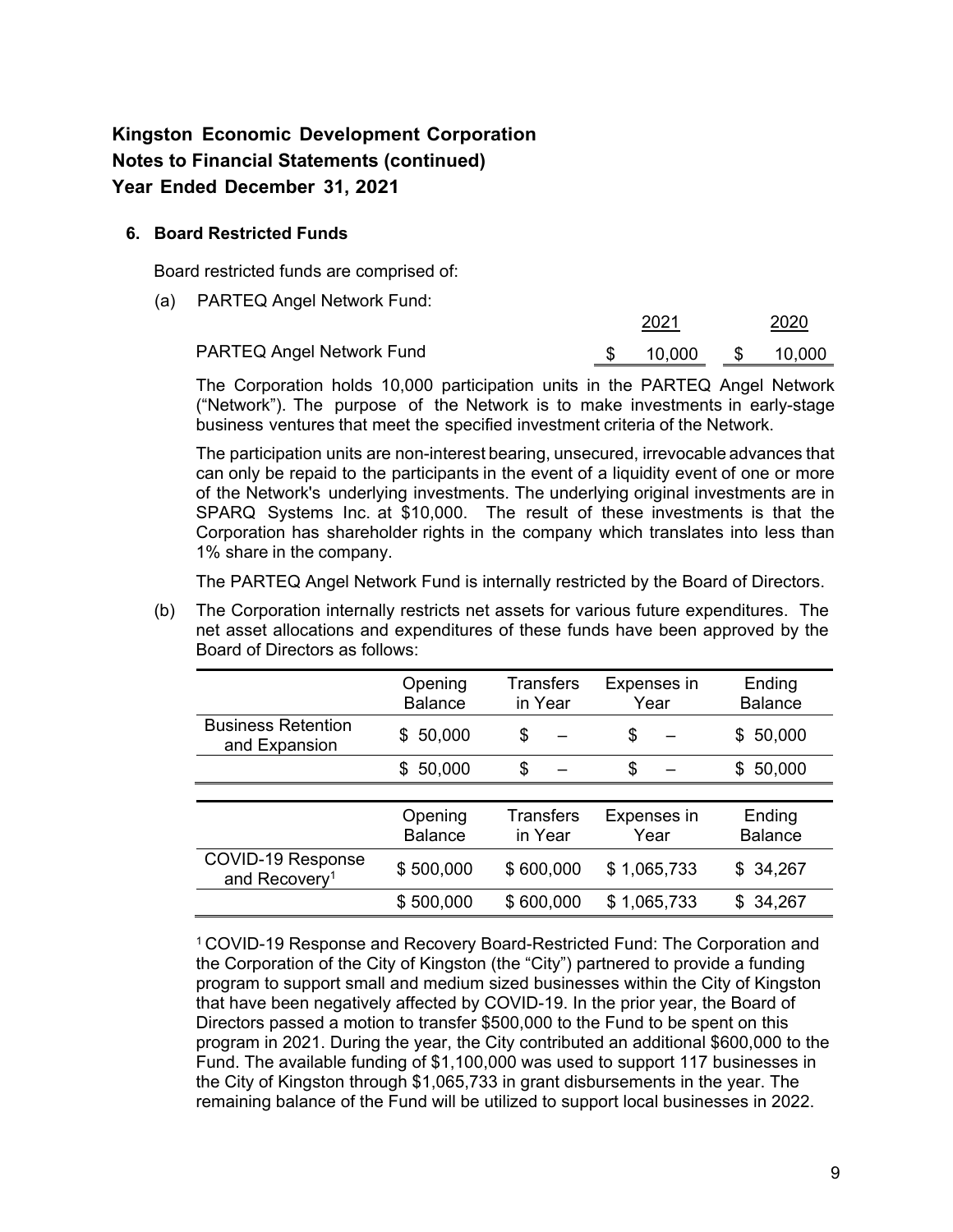#### **7. Capital Assets**

|                         |               | 2021                        |                   | 2020              |
|-------------------------|---------------|-----------------------------|-------------------|-------------------|
|                         | Cost          | Accumulated<br>Amortization | Net book<br>value | Net book<br>value |
| Computer hardware       | \$<br>113,473 | \$<br>108,086               | \$<br>5,387       | \$<br>8,978       |
| Furniture and equipment | 82,801        | 75,882                      | 6,919             | 9,687             |
| Signage                 | 120,931       | 120,058                     | 873               | 2,036             |
| Leasehold improvements- |               |                             |                   |                   |
| 366 King Street         | 84,609        | 42,305                      | 42,304            | 59,226            |
| <b>CRM</b> system       | 39,939        | 37,751                      | 2,188             | 3,103             |
| Website                 | 44,252        | 22,126                      | 22,126            | 30,977            |
|                         | \$<br>486,005 | \$<br>406,208               | \$<br>79,797      | 114,007           |

Cost and accumulated amortization of capital assets at December 31, 2020 amounted to \$486,005 and \$371,998 respectively.

Capital assets have been reviewed for full or partial impairment. Management has determined there are none.

#### **8. Government Remittances Payable**

Included in accounts payable and accrued liabilities are government remittances payable of \$4,051 (2020 - \$3,325) which includes amounts payable for WSIB.

#### **9. Deferred Revenue**

Deferred revenue consists of cash received in advance for operations for which the related expenses will not be recognized until a later period. The deferred revenue is comprised of:

|                                                                               | 2021          |    |        |
|-------------------------------------------------------------------------------|---------------|----|--------|
| Ontario Business Improvement Area Association -<br><b>Digital Main Street</b> | \$<br>52,857  | \$ |        |
| Queen's University at Kingston - Queen's Career                               |               |    |        |
| Apprenticeship Kingston                                                       | 41,351        |    | 28,989 |
| KEYS Job Centre - International Graduate Internship                           | 15,083        |    |        |
| HyperLocal Action Plan-Ont Media Development Corp                             | 5,220         |    |        |
| Kingston Downtown Business Improvement Area                                   |               |    | 21,253 |
| FedDev - Tourism Recovery Program                                             |               |    | 8,982  |
|                                                                               | \$<br>114,511 | S  | 59,224 |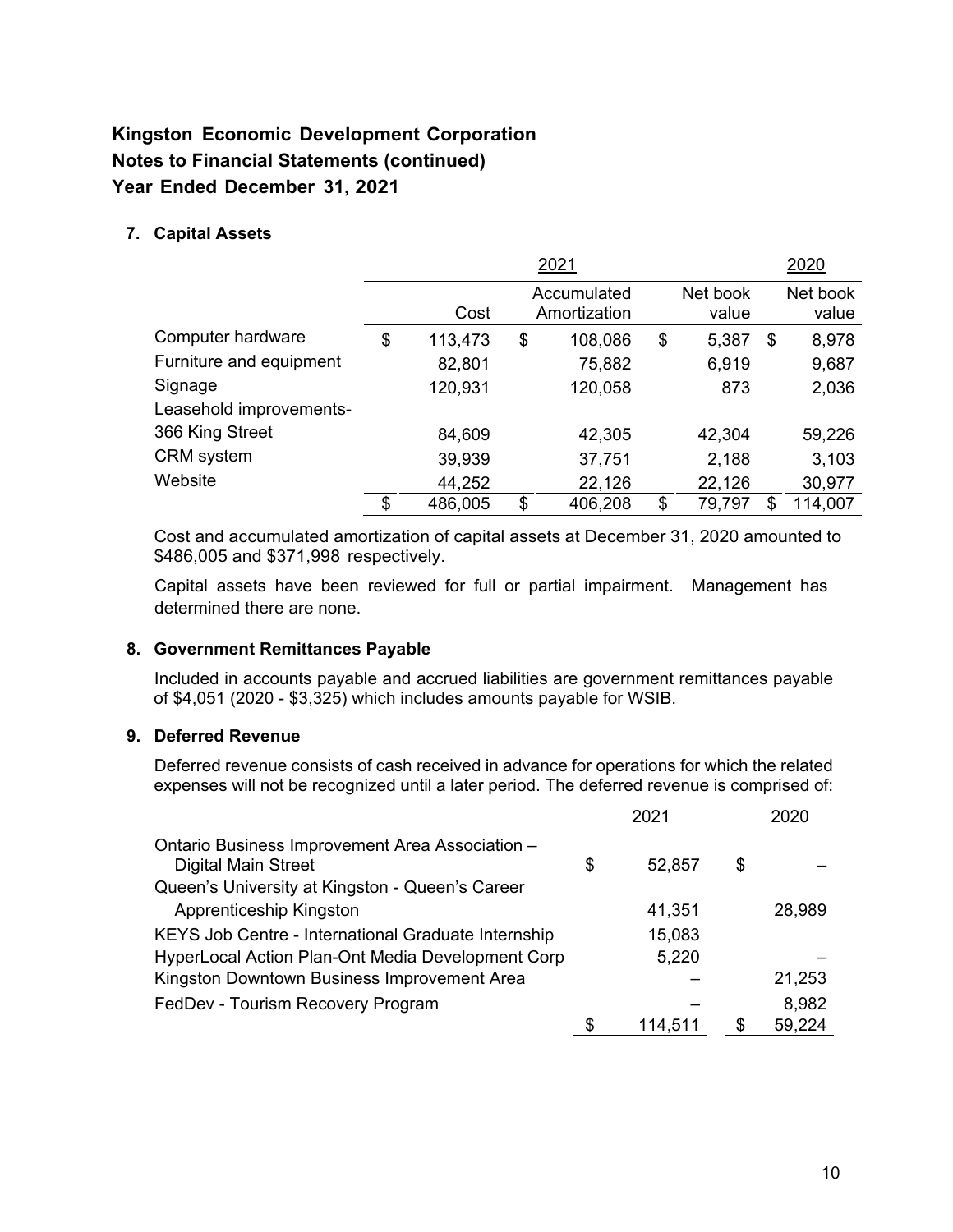#### **10. Deferred Contributions Related to Capital Assets**

The changes in the deferred contributions balance for the year are as follows:

|                                    | 2021     | 2020     |
|------------------------------------|----------|----------|
| Balance at beginning of year       | 49.000   | 63.000   |
| Less: Amounts amortized to revenue | (14.000) | (14,000) |
| Balance at end of year             | 35,000   | 49.000   |

#### **11. Investment in Capital Assets**

Net assets invested in capital assets are calculated as follows:

(a) Net assets invested in capital assets are calculated as follows:

|                                         |     | 2021     | 2020      |
|-----------------------------------------|-----|----------|-----------|
| Capital assets                          | \$. | 79.797   | \$114,007 |
| Less: Deferred contributions to related |     |          |           |
| capital assets                          |     | (35,000) | (49,000)  |
|                                         |     | 44.797   | 65,007    |

(b) Change in net assets invested in capital assets is calculated as follows:

| 2021 |           |    |           |  |  |
|------|-----------|----|-----------|--|--|
| \$   | 65,007    | \$ | 76,158    |  |  |
|      |           |    |           |  |  |
|      | 14,000    |    | 14,000    |  |  |
|      | (34,210)  |    | (34,792)  |  |  |
|      | (20, 210) |    | (21, 942) |  |  |
|      |           |    |           |  |  |
|      |           |    | 10,773    |  |  |
|      | 44,797    |    | 65,007    |  |  |
|      |           |    |           |  |  |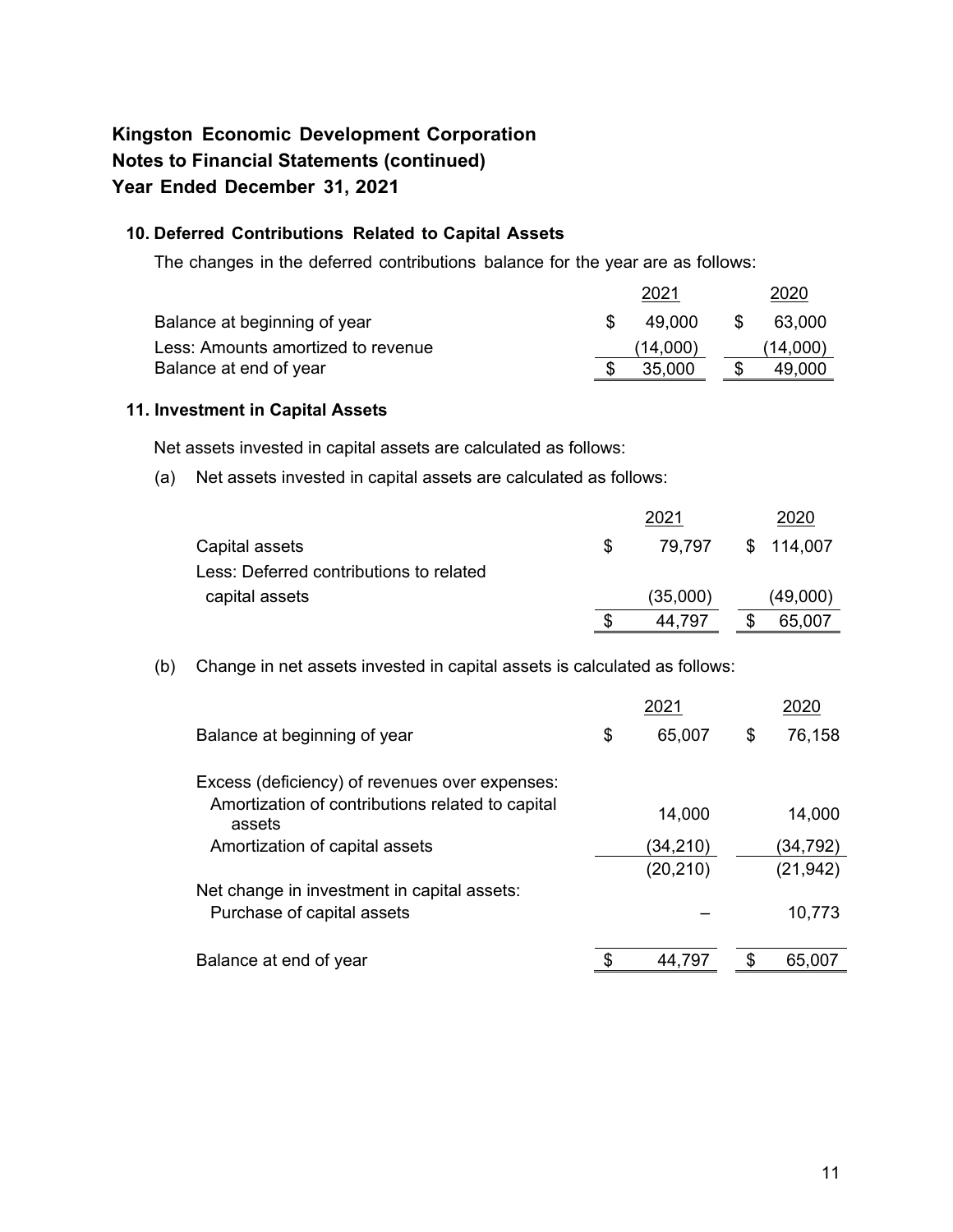#### **12. Partnership Revenue and Corporate Investors**

|                                                                                                  | <u> 2021</u>  | <u> 2020</u>  |
|--------------------------------------------------------------------------------------------------|---------------|---------------|
| Corporation of the City of Kingston - Small Business                                             |               |               |
| <b>Pandemic Relief</b>                                                                           | \$<br>600,000 | \$            |
| <b>Ontario Business Improvement Area Association - Digital</b><br><b>Main Street</b>             | 77,143        | 55,370        |
| Queen's University at Kingston - Queen's Career<br>Apprenticeship Kingston                       | 52,409        | 25,196        |
| Kingston Downtown Business Improvement Area<br>Toronto Region Board of Trade - Trade Accelerator | 21,253        | 15,000        |
| Program                                                                                          | 7,500         |               |
| Other                                                                                            | 621           | 3,997         |
| Corporation of the City of Kingston - Integrated<br><b>Economic Development Strategy</b>         |               | 65,000        |
| Northumberland Community Futures Development Corp<br>- R3 Program                                |               | 5,000         |
|                                                                                                  | 758,926       | \$<br>169,563 |
| <b>13. Federal Government Contributions</b>                                                      |               |               |
|                                                                                                  | 2021          | 2020          |
| FedDev - Tourism Recovery Program                                                                | \$<br>211,781 | \$<br>791,018 |
| FedDev - Health Innovation                                                                       | 112,522       |               |
| FedDev - WE-CAN Program (partnership with Queen's                                                |               |               |
| University at Kingston)                                                                          | 51,233        | 64,496        |
| Global Affairs Canada - CanExport Program                                                        | 22,525        | 30,000        |
| Government of Canada - Summer Jobs Program                                                       | 11,018        |               |

Other – 3,300

 $\overline{\$}$  409,079  $\overline{\$}$  888,814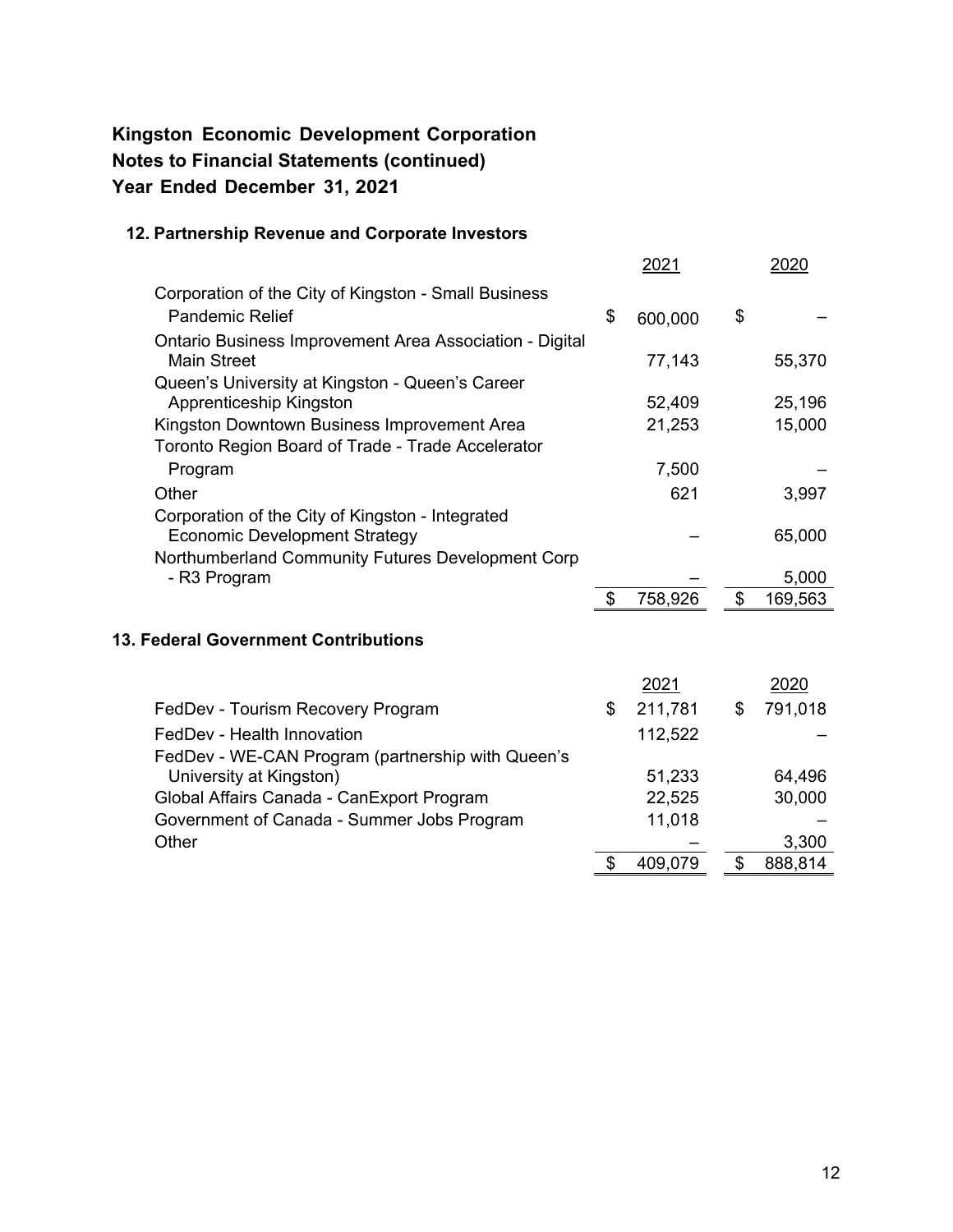#### **14. Provincial Government Contributions**

|                                                                     |   | 2021    |    | 2020    |
|---------------------------------------------------------------------|---|---------|----|---------|
| <b>Small Business Enterprise Centre - Core Funding</b>              | S | 157,660 | \$ | 149,411 |
| Small Business Enterprise Centre - Starter Company<br>Plus Program  |   | 70,000  |    | 120,231 |
| <b>Business Advisory Centre Durham - Ontario Together</b><br>Fund   |   | 32,000  |    |         |
| <b>Small Business Enterprise Centre - Summer Company</b><br>Program |   | 30,000  |    | 31,041  |
| Ontario Media Corporation - Hyper Local Action Plan                 |   | 6,780   |    |         |
| Small Business Enterprise Centre - French                           |   |         |    | 10,000  |
|                                                                     |   | 296.440 | S  | 310,683 |

#### **15. Bank Credit Facility**

The Corporation has a short-term line of credit facility of \$100,000 (2020 - \$100,000) of which \$Nil has been drawn as at December 31, 2021 (2020 - \$Nil). The line of credit bears interest at the lender's prime rate and is secured by a general security agreement.

#### **16. Commitments**

(a) The Corporation is committed to a lease for office space under an operating lease expiring July 31 2024. The annual lease payments amount to \$69,122 per year, plus HST.

Under the written terms of the lease, the Corporation can terminate the lease with six months written notice on July 31, 2022. The Corporation can also renew the lease for a further five years with six months written notice prior to the expiry of the lease; as well as a further second renewal term of another five years with six months written notice.

- (b) The Corporation is committed to a service agreement with the City for information systems and technology services. The annual charges for these services amount to \$15,236 (2020 - \$18,207).
- (c) The Corporation is committed to a service agreement with the City for accounting and reporting services. The annual charges for these services amount to \$19,352 (2020 - \$19,352).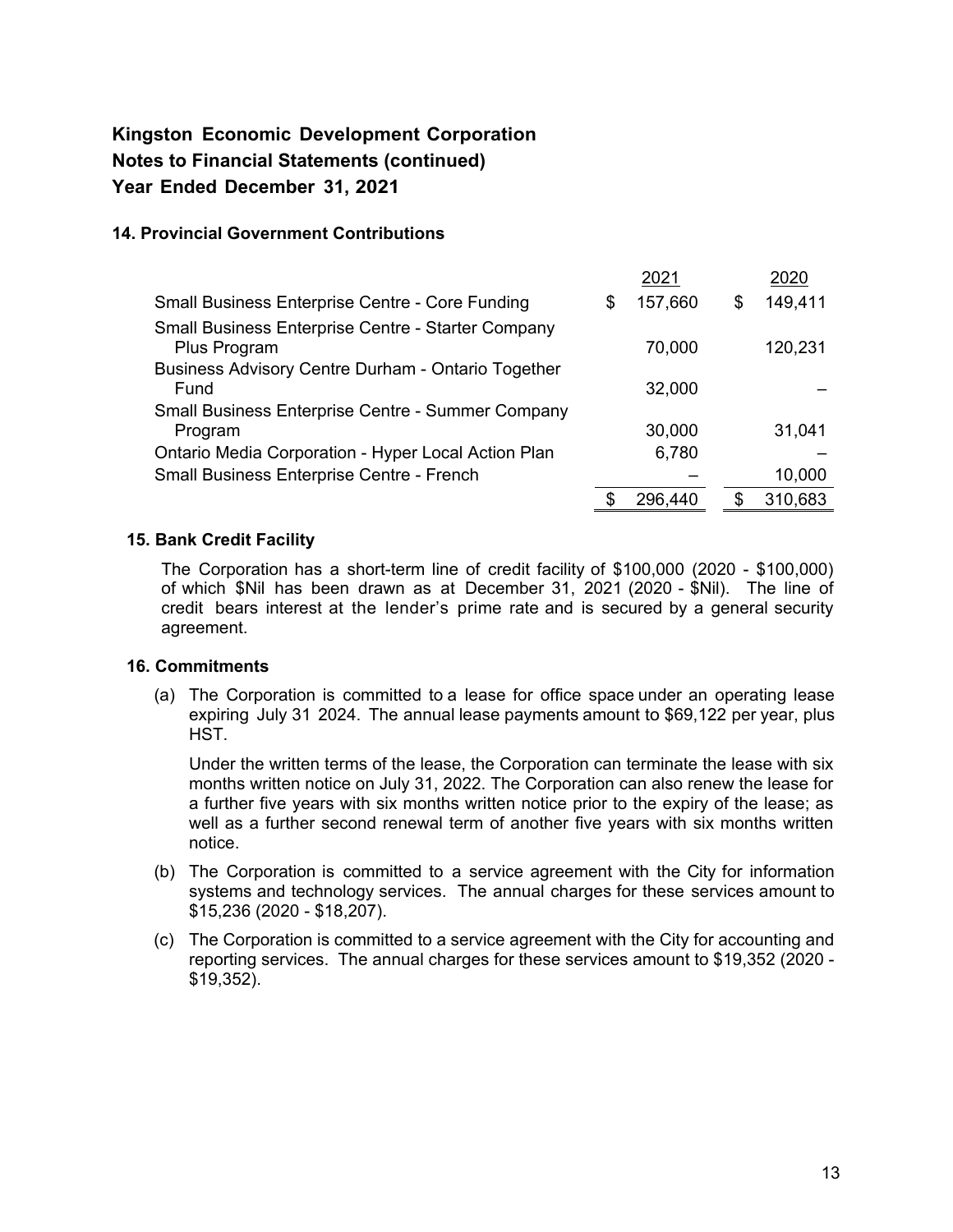#### **17. Pension Costs and Obligations**

The Corporation makes contributions to the Ontario Municipal Employees Retirement Fund ("OMERS"), which is a multi-employer plan, on behalf of its staff. The plan is a defined benefit plan which specifies the amount of the retirement benefit to be received by the employee based on the length of service and rate of pay. Because OMERS is a multi-employer pension plan, the Corporation does not recognize any share of the pension plan deficit of \$3.2 billion at December 31, 2020 based on the fair market value of the plan's assets, as this is a joint responsibility of all Ontario municipalities and their employees.

The employer portion amount contributed to OMERS for 2021 was \$61,658 (2020 - \$53,386) and is included in salaries and benefits on the Statement of Operations.

#### **18. Financial Risks and Concentration of Risks:**

(a) Interest rate risk:

The Corporation is exposed to interest rate risk that arises from the fluctuation in interest rates on its bank credit facility, as described in note 15.

(b) Credit risk:

Credit risk refers to the risk that a counterparty may default on its contractual obligations, resulting in a financial loss. The Corporation is exposed to credit risk with respect to accounts receivable. The Corporation assesses, on a continuous basis, accounts receivable and provides for any amounts that are not considered collectible in the allowance for doubtful accounts.

The carrying amounts for cash, accounts receivable, receivable from/payable to the Corporation of the City of Kingston and accounts payable and accrued liabilities approximate their fair market values because of the short-term nature of these instruments. It is management's opinion that the Corporation is not exposed to significant market risk or liquidity risk.

There has been no significant change to the risk exposures from 2020.

#### **19. Related Party Transactions**

The Corporation is related to the City by virtue of the fact that the City has representation on the Board of the Directors and is the major source of revenue for the Corporation.

- (a) The Corporation operates under a contractual agreement with the City's financial services department whereby the City pays certain expenses on behalf of the Corporation. The Corporation has a \$193,533 payable (2020 - \$128,366 receivable) from the City at year-end related to this agreement.
- (b) The City provided revenues of \$1,461,500 (2020 \$1,461,500) to the Corporation.